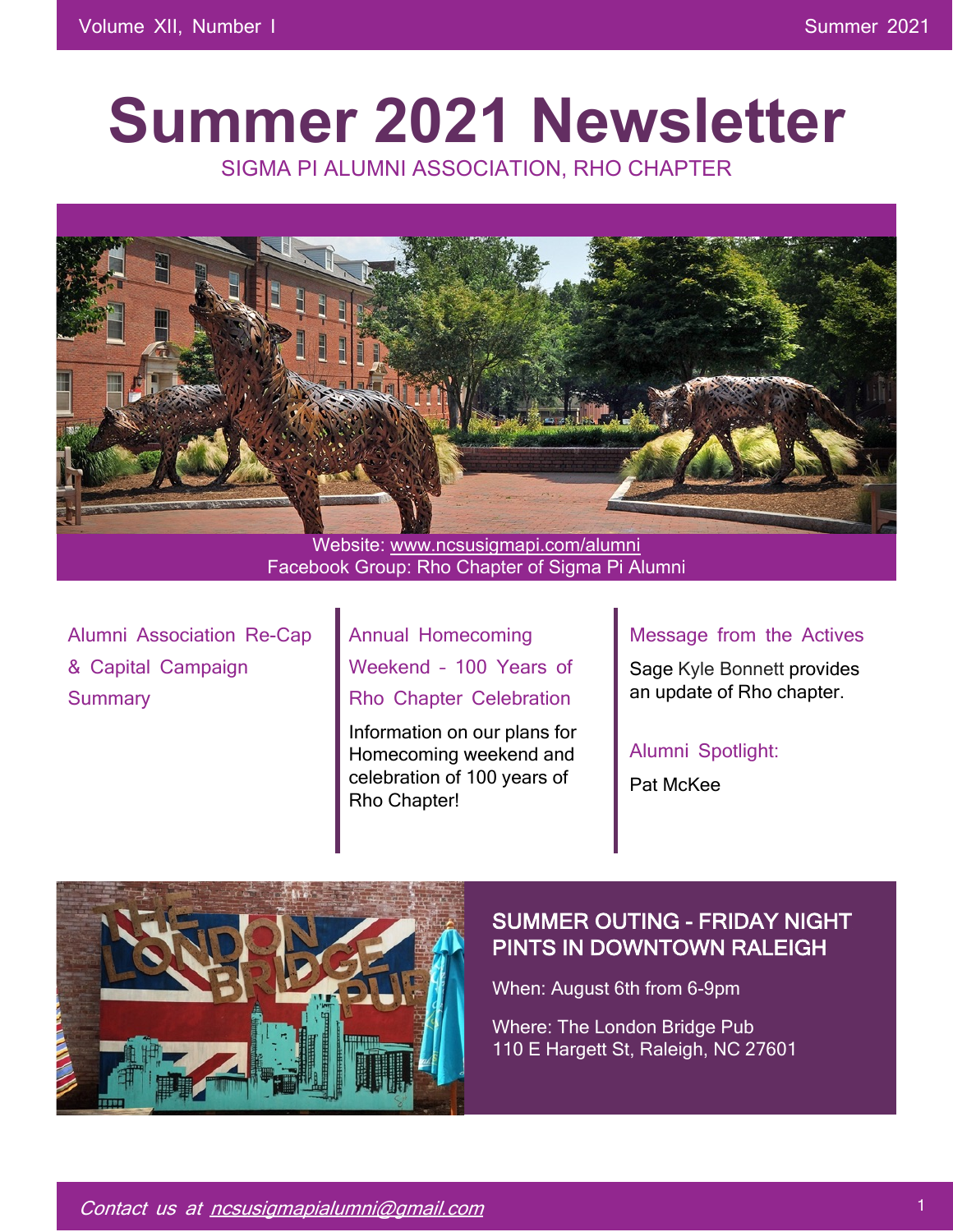## Alumni Association Re-Cap & Capital Campaign Summary

I hope everyone is having a wonderful summer, staying somewhat cool, and loving life! Additionally, I hope you are having some of that fun with your fellow Rho brothers. As I type this article, I am fresh off of a 12-man all-Rho golf weekend. For that matter, I look back and am pretty sure that 6 out of my last 6 weekend have included a Sigma Pi influence. Great men, great friends!! If you are not already reconnecting, I so pray that you do. So much fun!!!

Our alumni association continues to chug along. Coming to the end of the actual fundraising part of the capital campaign is indeed a relief, but it brings on the next level of challenges in converting all into an actual purchase. We've certainly begun that process, and assuming pledge fulfillment stays on track, it is possible that we could be looking at a July 2022 acquisition timeframe.

Currently, we are trying to assist our Actives navigate thru these difficult Covid times and keep the brotherhood healthy, but literally and figuratively. Basically missing multiple semesters of rush has put a stress on our chapter, but thankfully we were extremely strong going into this stretch. The goal, of course, is to rebound in a big way with the Fall 2021 semester.

Lastly, this is likely repetitive news to most of you, as multiple emails have been sent out previously, but a quick re-cap of our final tally regarding the Capital Campaign……….

## **\$1,159,890 from 156 Donors!!!!!**

Wow, just wow! Please take another look at the Honor Roll and make sure to give thanks and praise to all the made this dream a reality!

Please make sure to stay current with your 2021 alumni dues. It's only \$50, but it allows us to continue as a functioning association. Hope to see you all at the Summer event and at Homecoming!!!

Cheers,

Brent Brewbaker, Alumni President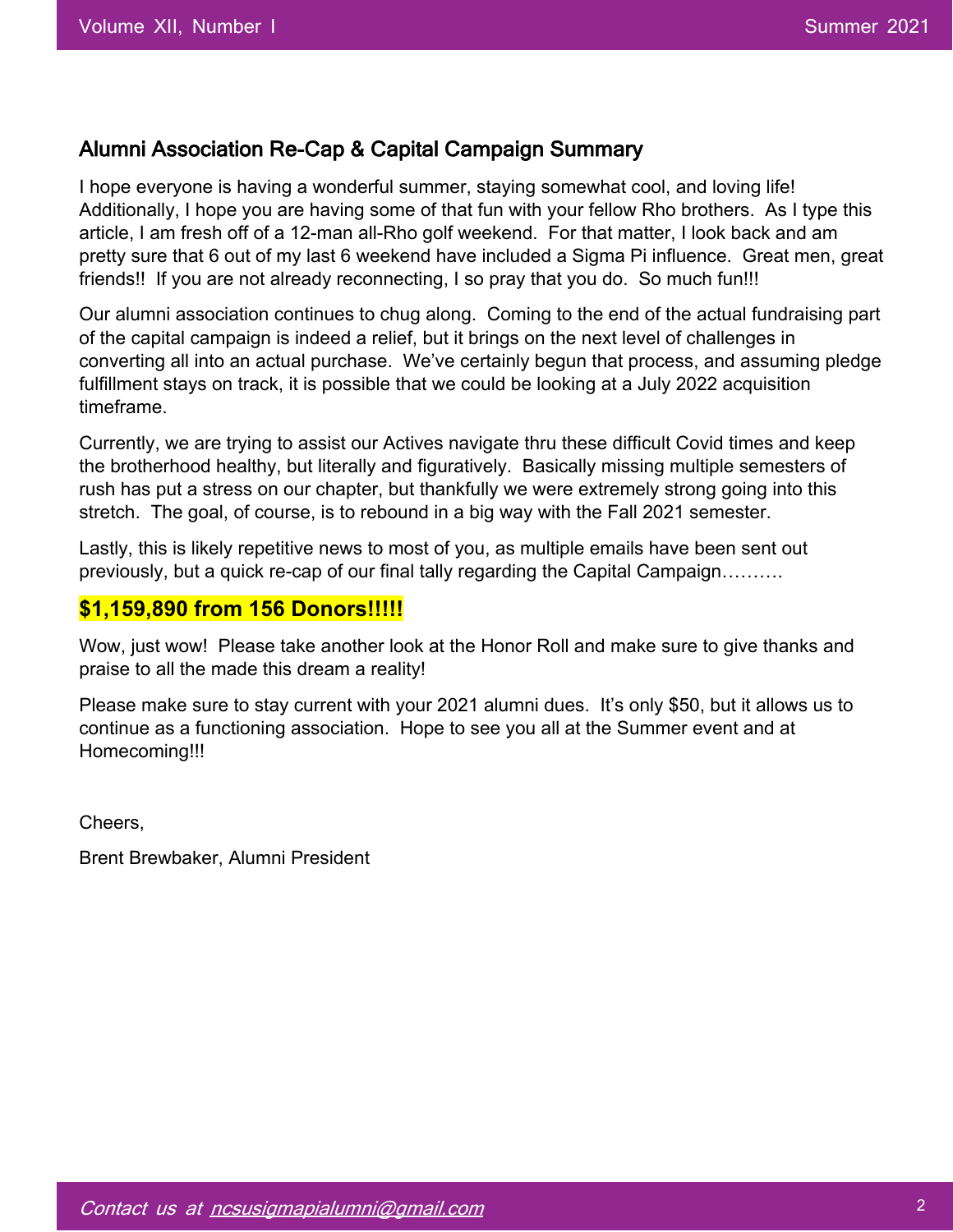**Emerald Society (\$100,000 and Above)**  Christopher Collins '69 Patrick J. McKee '85

#### **Golden Circle Society (\$50,000 to \$99,999)**

Monroe Family Sam Monroe '70 Bill Monroe '72 James C. Saunders '86 In memory of Kevin S. Vroome '92 and Will Apple '94

#### **Adytum Society (\$25,000 to \$49,999)**

Eric Edgerton '62 Berkley M. Godehn '65 Lloyd E. Mattingly '71 Jeffrey S. Cline '85 Eric J. Praser '85 Rick Kiernan '89 Brent Brewbaker '90 Ireland Family Lock Ireland '61 Shane Ireland '91 Rho Undergraduate Chapter

## **Sage Society**

**(\$15,000 to \$24,999)**  Donnell O. Bulluck '51 In memory of George E. Freeman '49 Carey Gupton '69 Jim Moss '72 Richard F. Schmidt '80 Neil Britt '86 D. Rick Anderson '89 Daniel Ingram '90

## **Rho Society (\$10,000 to \$14,999)**

Paul Mitchell '66 David W. Drake '68 Gerhard Beyer '71 Greg R. Warmuth '81 Rich Adams '83 Thom Geshay '85

Augustus S. Hall '86 John "Kerm" Suther '86 Chris Albers '88 Jack Barger '90 Jonathan D. Boland '92 Ross Franklin '95 In memory of Kevin S. Vroome '92

#### **Clark Ave Society**

**(\$5,000 to \$9,999)**  Grady Sykes '54 In memory of James S. Caddell '52 Jan Jensen '57 Peter R. Gernert '61 In memory of Asa Franklin '60 Laurice G. Altman Jr. '62 In memory of Asa Franklin '60 Russ Johnston '65 In memory of Asa Franklin '60 In honor of Pete Gernert '61 William J. Davis '65 Kenneth A. Butler '66 Robert G. Ford '66 Terry Allen '67 Grover Dobbins '68 In memory of Charlie W. Gardner '68 Marilyn Gardner In memory of Charlie W. Gardner '68 and Marc S. Haege '08 Phillip T. Hester '68 Jack Daniels '69 Walter D. Howard '69 R. Barry Morrow '69 Jack Cummings '72 Marcus E. Rabil '79 In memory of Gene Jenkins '80 David Del Vecchio '84 John Hollingsworth '85 Steven K. Bordeaux '86 Jon M. Campos '87

Jeffery D. Morgan '87 John Clark '89 Mike Kaney '89 Chad B. Ellis '91 Joel C. Harrell '92 In memory of Kevin S. Vroome '92 Randall Smith '92 Greg Fox '94 Jarrod M. Dixon '97 In honor of Fall 1997 pledge class Timothy B. Bowen '00 William R. Lackey III '01 Ryan S. Kirkendall '04 Brandon L. McPherson '04 Peter L. Barnes '07 Jimmy Davis '08 Caleb Lloyd '08 Alex Lasek '11 William Kinney '11 Adam Elshanawany '13 Macon Moore '13 Tyler Hatton '13 Frank "Ives" Harkins '13 Konner H. Klingenberg '13

#### **Lavender & White Society (\$2,500 to \$4,999)**

Raymond R. Uptegrove '60 In memory of Asa Franklin '60 Robert Laine '61 Patrice P. Gallant '64 Samuel M. Dollyhigh '65 Ersell C. Liles Jr. '66 Lawrence W. Redman '67 Don B. Thompson '68 William Kurfehs '69 John McAlpine '69 Joe Watterson '69 Robert H. Livermon Jr. '70 James Singer '71 Osborne W. Smith Jr. '71 James R. Baggs '72 William C. Campbell III '72 Gregory Roberts '72 Thomas Melton III '74 William L. Moore III '78

Contact us at ncsusigmapialumni@gmail.com 3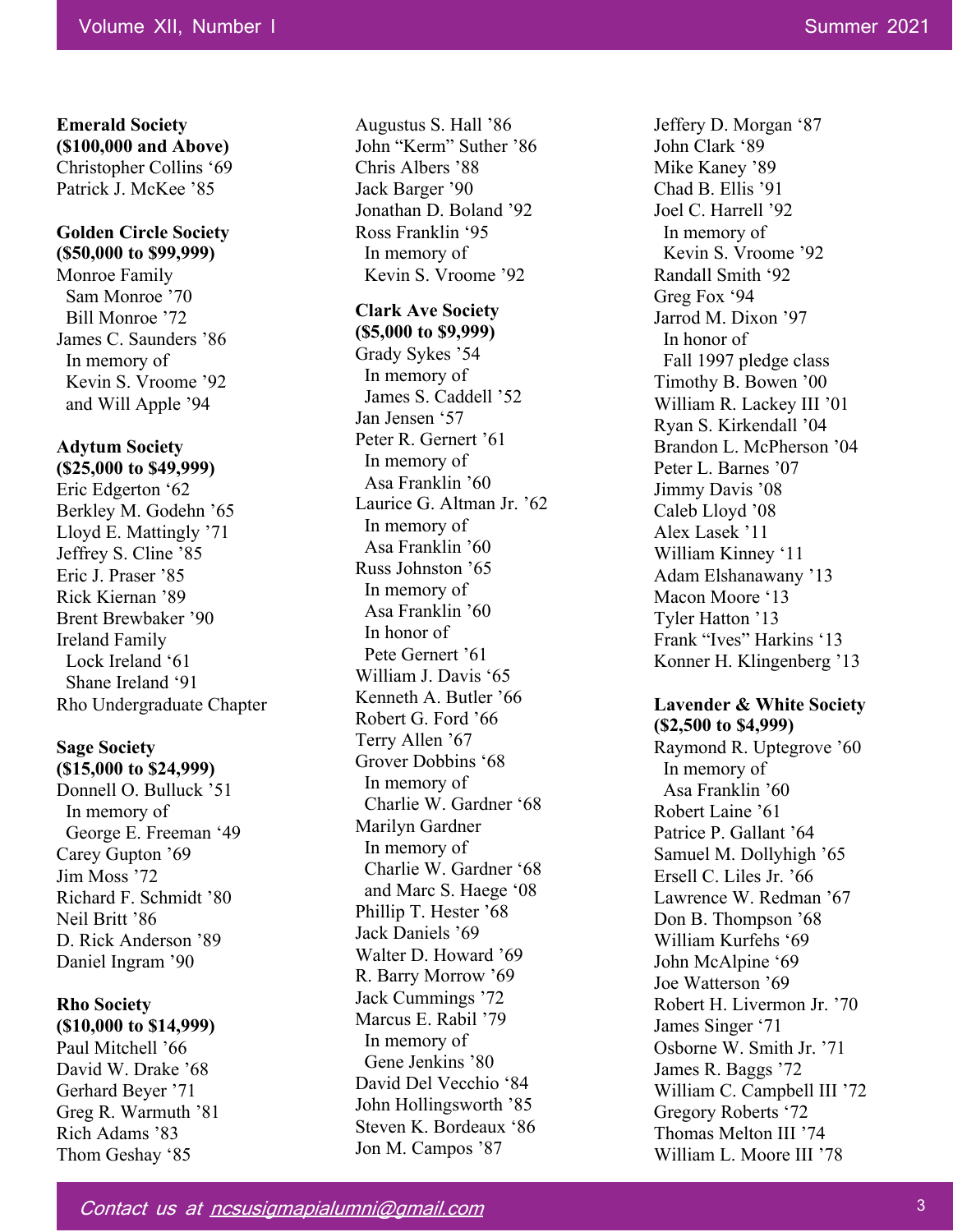Michael G. Talbot '78 Theodore A. Cunningham '80 In memory of Hawley Hegler '76 and John Tola '81 Anthony S. Brandon '81 Phillip G. Mosely '81 In honor of The Spring 1981 Pledge Class Vincent R. White '84 Gregory S. Nesbitt '86 Scott Trasti '86 Cyrus "Rusty" Brame '87 Daniel Trask '87 Brandon S. Morgan '88 Zebulon Weaver IV '88 William C. Cress III '90 Brian H. Curtis '90 Michael Moles '90 Thomas Spizzo '90 David Butts '91 In memory of Kevin Vroome '92 Keith Ogden '91 Jay Tippette '92 Brian E. Trent '92

 In memory of Kevin Vroome '92 Raymond Weller '93 Gregory M. Gmyr '94 Thomas Rodwell '02 Jay Dawkins '05 Brian Norris '09 Michael Bunch '11 Nick Despotes '13 Tommy Eagle '13 Joe "Jay" Charles '14 Layton Gantt '14 Logan Perkins '14 Zach Fearnside '15

#### **Delta Brotherhood Society**

**(\$1,000 to \$2,499)** \*James S. Caddell '52 Gerald B. Hurst '52 In memory of James S. Caddell '52 David Johnson '67 Thomas "Hook" Skeen '67 Thomas B. Rivers Jr. '68 Michael A. Cleary '69 Paul Wyle '73

Ken Nixon '79 Peter Kolf '83 Christopher Hultgren '84 Gene Clements '84 James Weidner '87 Chad Bolick '92 Fred E. Duyck '03 Curtis Ledford '06 Andrew Thomas '07 Michael Nguyen '09 Joel "Lucas" Stinson '11 Preston Khan '12 Andrew Marbrey '12 John Montague '13 Kyle Soloman '16

## **In the Bond**

**(Up to \$999)** Tommy Lind '57 Whitney Hill '74 Thomas Hay '77 Robert Williams '90 Stuart Chambers '91 Robert Sisson '95 Stephen Chamberlain '12 Charles "Bo" Starnes '14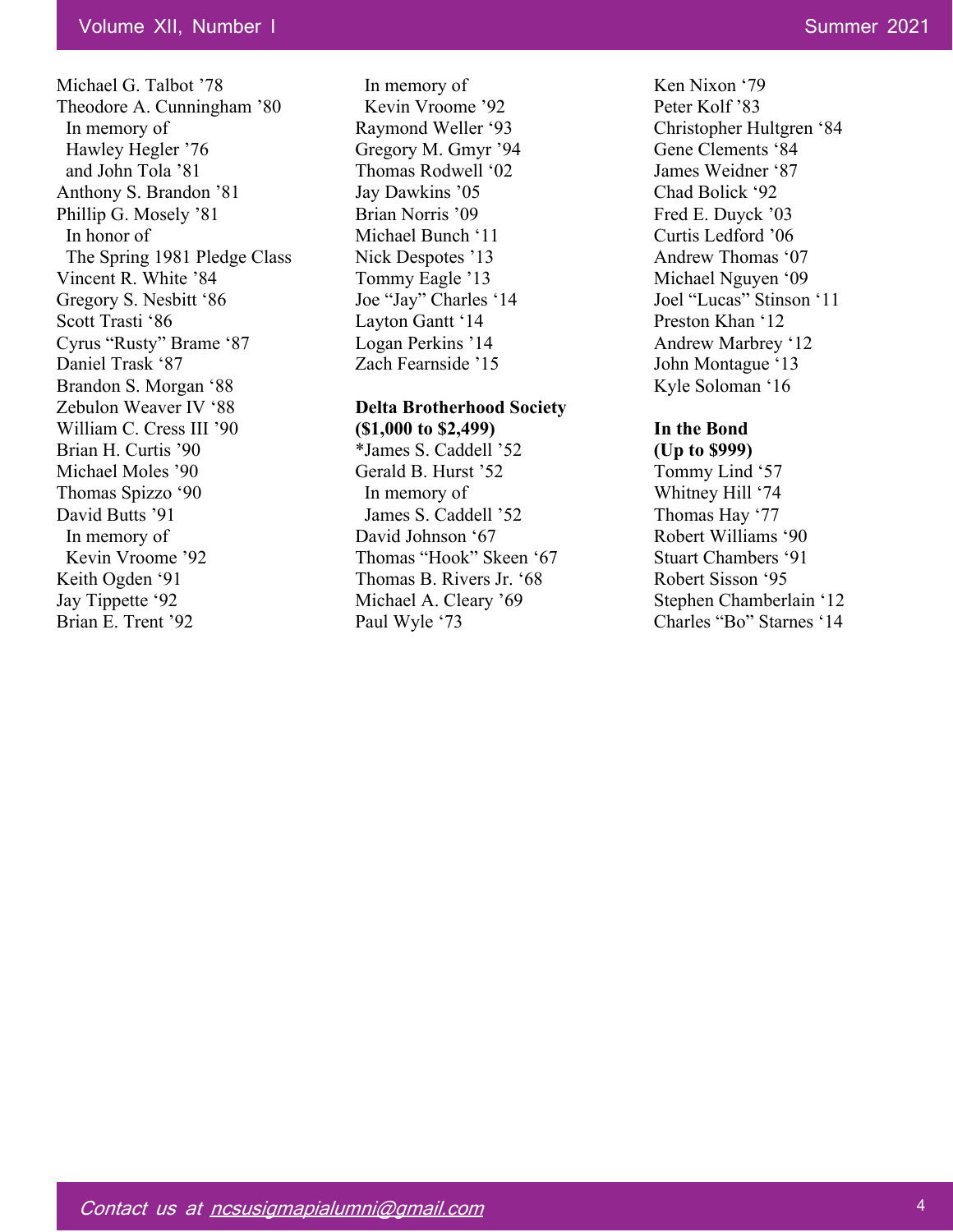## Annual Homecoming Weekend – 100 Years of Rho Chapter Celebration

On May 28, 2021, the Rho Chapter of Sigma Pi turned 100 years old and became the longest continuous Greek organization on campus. The alumni of this great organization have also just completed a fundraising campaign that raised over \$1.15M for the purchase of a permanent home for the active chapter. I'd say these accomplishments deserve a weekend full of celebration.

When: October 29th-October 31<sup>st</sup>

What: Friday night we will host a celebration with all active and alumni brothers who are able to attend. As in years past, the alumni association will secure a band and refreshment. This year's celebration will be hosted at a Raleigh venue with a full-service bar. On Saturday, NC State will host Louisville for our Homecoming matchup while the Alumni Association will host a large tailgate outside of the stadium!

Where: Locations will vary from the Sigma Pi Chapter House, Carter Finley Stadium and a Venue/Hotel downtown.

Accommodations: Please make hotel reservations as soon as possible.

A formal invitation with RSVP request will be sent to all active alumni by Mid-September. Reach out to aelshanawany7@gmail.com if you have any questions.

## Message from the Actives

Brothers,

The active brotherhood has had a busy summer, with many members working at internships, travelling, and spending time with family. We graduated 9 active brothers at the end of the spring and wish them the best as they continue their journeys. As brothers return to Raleigh, we are ramping up for the start of the fall semester. Fall rush is anticipated to be back towards pre-Covid numbers and we are working on securing a sizable pledge class. Restrictions on campus have mostly been lifted and we are hoping things stay this way so we can get back to a normal semester. Thank you all for your continued support and we hope to see you at an Alumni event soon.

Kyle Bonnett Sage, Rho Chapter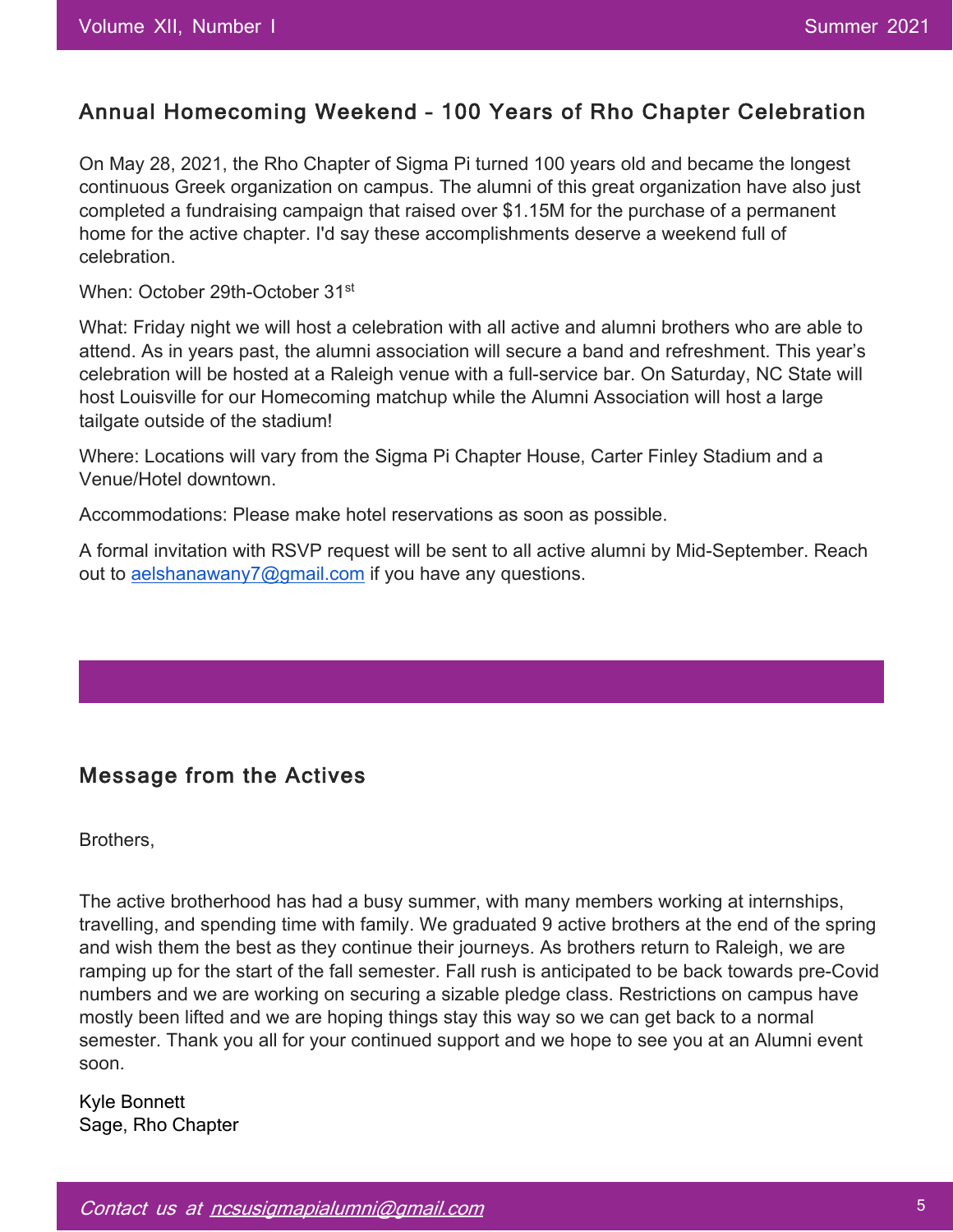## Alumni Spotlight: Pat McKee



Pat McKee grew up in Charleston, West Virginia and Sao Paulo, Brazil. He was attracted to NC State by Wolfpack basketball's 83 championship team and State's engineering program. While at State, Pat graduated with a degree in Mechanical Engineering. Pat's introduction to Sigma Pi occurred while he and Fred Millett were living in the Holiday Inn when they got to NC State. They received a flyer that there was a party at Sigma Pi. Pat and Fred had gone to several other Fraternities beforehand that first night and when they ended up at Sigma Pi they found their home. They met some incredible welcoming brothers that made them feel at home. There were a bunch of brothers in attendance that night but Chris Heath, John Ryan, Peter Kolf, Pete Beglin, Gene Clements, Thom Geshay and Peter Daut were some of the many that went out of their way to make them feel welcome. As a Sigma Pi, Pat enjoyed hanging out at Baxley's every day for lunch and sitting around the chapter room just chatting with all his brothers. Pat served as Herald, Sage & Pledge Master over his 5 years.

In 2010, Pat married his wife, Julie. Together they blended their family of four children, Graham (22), Carly (20), Max (19) and Lily (17). In 2010, Pat also founded McKee Homes with his brother Mike in honor of their late father, Joe who had recently passed away from Alzheimer's. Pat's philanthropy includes founding the Joe McKee Memorial Alzheimer's Fund which supports the Walk to end Alzheimer's and has raised close to \$500k in 10 years. Pat and Julie also recently endowed the Valerie Faulkner Scholarship, a joint program with the Wolfpack Club and Department of Education to support NC State student-athletes who are majoring in elementary education.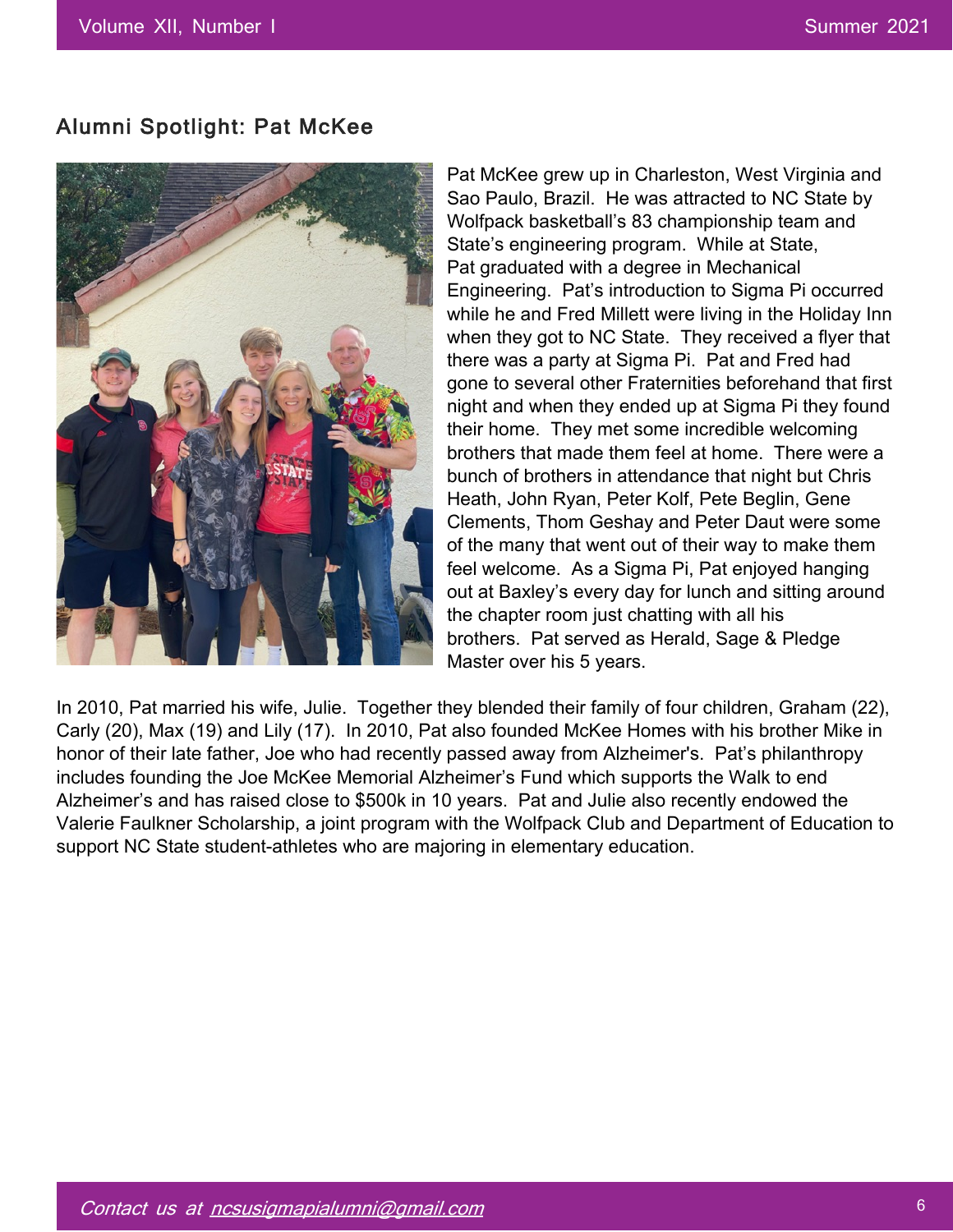## **Treasurer's Report**

The amount in Alumni General Operations as of 07-31-2021 totals \$318,540.80. Our General Operations are comprised of restricted funds of \$303,720.60 and unrestricted funds of \$14,820.22. The restricted funds are comprised of Capital Campaign Collections of \$237,745.39 and the remaining amount is from the Sale of Land previously owned and revenue from early termination of a lease at our former location on Hillsborough St. Since the Capital Campaign with Pennington has concluded restricted fund reductions with be less in 2021 than previously in 2019 and 2020. Given the pace of Capital Campaign collections from 156 Alumni that have pledged, all restricted funds are expected to increase in the coming year.

I have attached a form that each alumnus can use to pay dues for 2021. If you have not already paid your dues for 2021, please complete the form and mail it back to me with a check. Also, you can pay us through pay pal. Simply go to the fraternity website at www.ncsusigmapi.com and click on alumni. We would like to build a cushion in the account to assist with the needs of maintaining and improving the appearance of the current fraternity house on Greek Way, and serve the house in the event that they need any proceeds to cover its operations. Your Alumni Association supports an active brotherhood, conducts the Annual Founder's Day Meeting, and plans to sponsor our Friday Night Homecoming Party that will also serve to recognize the 100th Anniversary of Rho Chapter. We are also considering renting a tent for Alumni to meet and tailgate prior to our game against Louisville on October 30th. If your name is not on the list, please consider giving. With all that said, we continue to have an aggressive goal of receiving dues from 100 alumni in 2021. YTD, we have received dues from 43 alumni. I encourage everyone to attend homecoming, visit the house, and reconnect with fellow alumni this year. ITB

Steele Hall **Treasurer** 

#### 2021 Alumni